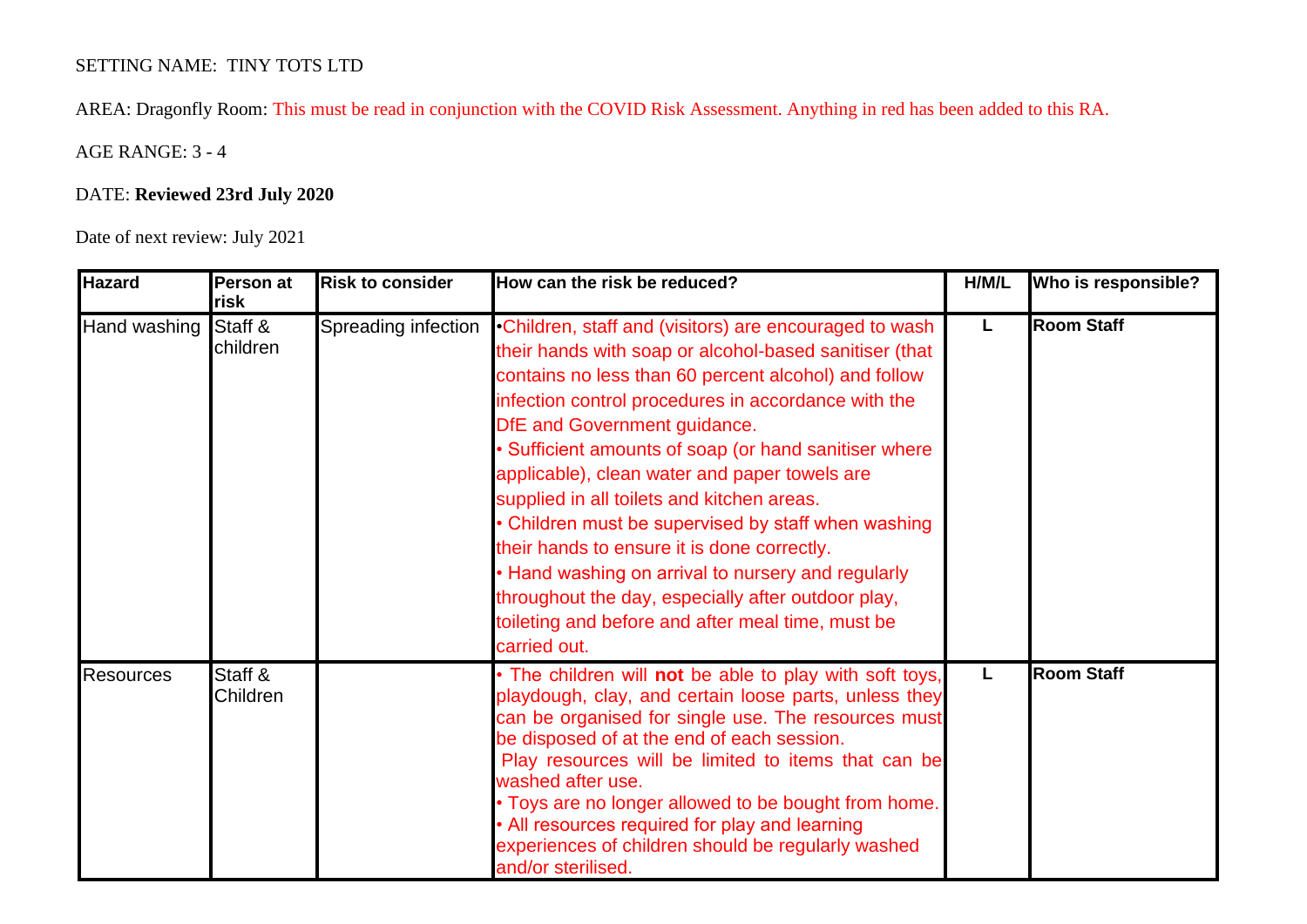|                                     |                           |                                           | Loose Part play will be limited to resources that can<br>be washed.<br>• The use of the sand pit will be strictly limited to the<br>use of 1 bubble group per day.<br>• Water play must not be shared across bubble<br>groups. Water play will be limited to;<br>Use by one bubble group<br>In Small quantities in the mud kitchen for<br>pouring and mixing. Antibacterial detergent<br>should be added.<br>Running water from a tap or hose pipe                                                                                                                                                                             |   |                   |
|-------------------------------------|---------------------------|-------------------------------------------|--------------------------------------------------------------------------------------------------------------------------------------------------------------------------------------------------------------------------------------------------------------------------------------------------------------------------------------------------------------------------------------------------------------------------------------------------------------------------------------------------------------------------------------------------------------------------------------------------------------------------------|---|-------------------|
| Cleaning                            | Staff &<br>children       | Spreading infection                       | Enhanced cleaning to be undertaken twice a day,<br>where required for example surfaces, toys, light<br>switches, door handles.<br>Equipment used by staff such as stationary, tablets,<br>-pods. should be allocated to individual staff<br>members where possible and cleaned regularly.<br>Soft furnishing must be washed after use, if this isn't<br>possible then the items are bagged, labelled and<br>quarantined for 72 hours.<br>• Toys - after daily use toys are placed to one side to<br>be soaked in Milton for 15 minutes or sprayed with<br>anti-bacterial spray.<br>Sink areas are cleaned down after each use. | L | <b>Room staff</b> |
| Small furniture                     | Children<br><b>Adults</b> | <b>Tripping</b>                           | Clear pathways and circulation routes<br>Furniture height appropriate to age<br>Check condition<br>Dispose of damaged furniture                                                                                                                                                                                                                                                                                                                                                                                                                                                                                                | L | Room staff        |
| Storage Racks Children              |                           | Crushing                                  | The racks must always be placed against a solid wall<br>to give additional stability and prevent them toppling<br>over. Castors must be locked.                                                                                                                                                                                                                                                                                                                                                                                                                                                                                | L | Room staff        |
| Furniture on<br>castors             | Children<br>Adults        | <b>Movement</b><br><b>Trapped fingers</b> | Make daily checks<br>Lock castors                                                                                                                                                                                                                                                                                                                                                                                                                                                                                                                                                                                              | L | Room staff        |
| Soft<br>furnishings:<br><b>Rugs</b> | Children<br><b>Adults</b> | <b>Tripping</b>                           | Zoned in an area zoned from main circulation routes.<br>Where possible, furniture placed on top of rugs to<br>prevent slipping.                                                                                                                                                                                                                                                                                                                                                                                                                                                                                                | L | Room staff        |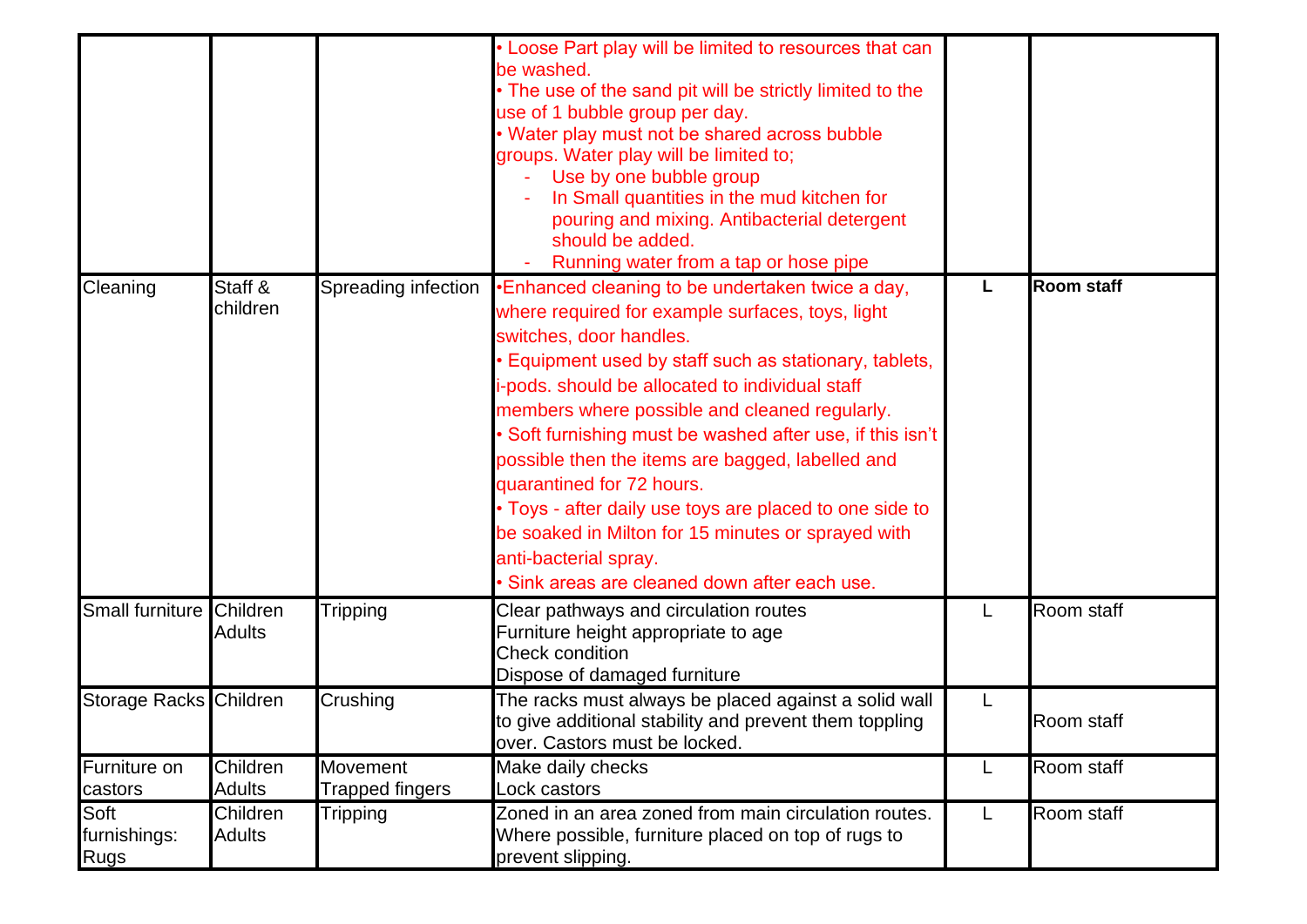| Cushions<br>Bean bags<br><b>Blind cord</b> |                           |                                                                                                  | Where possible soft furnishings have been removed.                                                                                                                                                                                                                                                                                                                               |   |                                              |
|--------------------------------------------|---------------------------|--------------------------------------------------------------------------------------------------|----------------------------------------------------------------------------------------------------------------------------------------------------------------------------------------------------------------------------------------------------------------------------------------------------------------------------------------------------------------------------------|---|----------------------------------------------|
| <b>Chairs</b>                              | Children<br><b>Adults</b> | <b>Manual lifting</b>                                                                            | Ensure that the cord is always secured on the cleat<br>Model to children how to lift and stack their chairs.<br>Monitor that children do not lift the chairs above waist<br>height.<br>No more than 4 chairs high.                                                                                                                                                               | L | Room staff                                   |
| Serving<br>hatch/counter                   | Children                  | Hot food<br>transported to the<br>tables<br>Children reaching<br>on to the counter.<br>Head bump | When carrying hot food ensure that children are<br>seated at the table or away from the serving counter.<br>Keep hot food and drink out of the reach of children<br>so avoid leaving anything on the edge of the counter<br>or where they can reach.<br>Using furniture or plants to ensure the circulation<br>route leads the children away from the corners of the<br>counter. |   | Room staff                                   |
| Sink                                       | Children<br><b>Adults</b> | <b>Burning</b>                                                                                   | Water temperature appropriately set by plumber                                                                                                                                                                                                                                                                                                                                   |   | Room staff                                   |
| Sink storage<br>and unit doors             |                           | Trapping fingers<br>Ingestion                                                                    | Children to be discouraged from playing with doors<br>No hazardous substances to be stored.                                                                                                                                                                                                                                                                                      |   |                                              |
| Worktop                                    |                           | Head bump                                                                                        | Pad corners of work surfaces.                                                                                                                                                                                                                                                                                                                                                    |   |                                              |
| Storage<br>cupboards                       | Children &<br>adults      | <b>Trapping fingers</b><br><b>Manual Lifting</b>                                                 | Children MUST not enter the large storage cupboard.<br>Large / heavy items to be stored on lower shelves<br>Correct lifting procedure must be followed to minimise<br>injury and Manual handling policy must be adhered<br>to.                                                                                                                                                   | L | Room staff                                   |
| Plug sockets                               | children                  | Electric shock                                                                                   | Set at 1200mm to the top of the switch and 400mm to<br>the bottom of the socket, in accordance with building<br>regulations. All sockets have been risk assessed and<br>appropriate safety measures are in place to ensure<br>the safety of the children.                                                                                                                        | L | Henwood Electric-<br>installation of sockets |
| <b>Toys</b>                                | children                  | Choking                                                                                          | Check toys regularly for small and loose parts. Please<br>refer to the Loose Part RA.<br>Dispose of broken toys<br>Assess suitability of toys during mixed age sessions<br>and transition times.                                                                                                                                                                                 | L | Room staff                                   |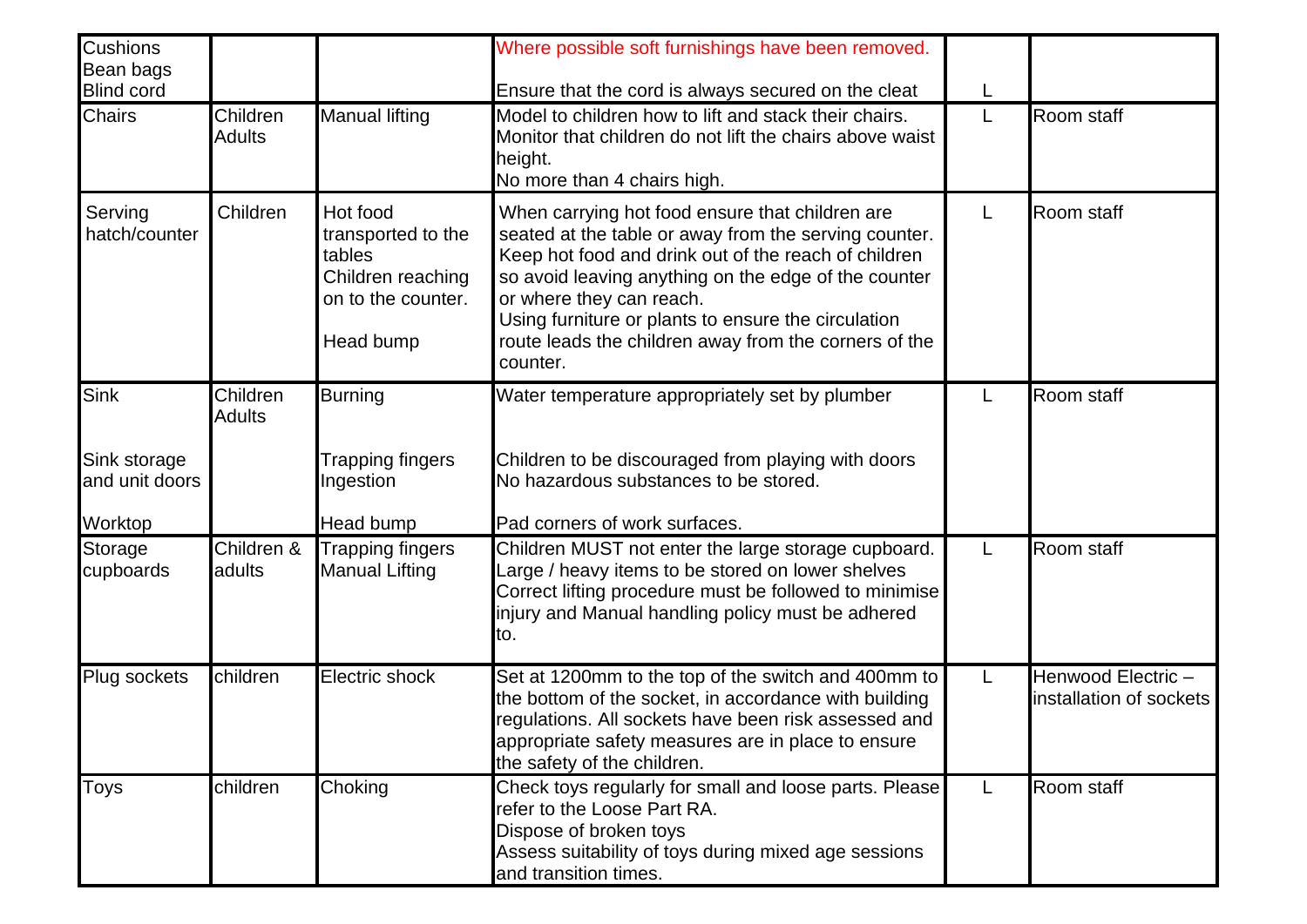|                                                               |          |                                             | Toys to be covered up when there are mixed age<br>groups in the room from 8 to 9am.                                                                                                                                                                                                                                                                                                                                                                                                                                                                           |   |            |
|---------------------------------------------------------------|----------|---------------------------------------------|---------------------------------------------------------------------------------------------------------------------------------------------------------------------------------------------------------------------------------------------------------------------------------------------------------------------------------------------------------------------------------------------------------------------------------------------------------------------------------------------------------------------------------------------------------------|---|------------|
| <b>Scissors</b>                                               |          | Injury from cutting                         | Children must be taught about scissor safety, which<br>includes how to carry them and how to use them.                                                                                                                                                                                                                                                                                                                                                                                                                                                        |   |            |
| Construction                                                  |          | Falling objects                             | Discuss safety, stability and the use of materials<br>when building at a certain height. Model how to<br>design a stable structure and if the children want to<br>build a tall structure restrict what materials they can<br>use. Instead of large wooden blocks use cardboard<br>boxes/tubes. Children should be encouraged to risk<br>assess their structures.<br>The use of cardboard should be limited either<br>quarantine for 72 hours or thrown away after use as<br>this material can not be cleaned sufficiently.                                    |   |            |
| Water Tray /<br>any containers adults<br>filled with<br>water | Children | <b>Drowning</b><br>Back sprains,<br>strains | Water play must not be shared across bubble groups.<br>Water play will be limited to:<br>- Use by one bubble group<br>In Small quantities in the mud kitchen for<br>pouring and mixing. Antibacterial detergent<br>should be added.<br>Running water from a tap or hose pipe<br>Fill water to only 1/3 full<br>Adult supervision at all times<br>Castors to remain locked<br>2 adults to lift to fill and empty tray<br>Correct lifting procedure must be followed to minimise<br>injury<br>Manual handling policy and risk assessment must be<br>adhered to. | L | Room staff |
| Changing Area children                                        |          | Falling                                     | Staff must have a DBS in place before changing any<br>children.<br>Children are placed on the floor.<br>Make sure that staff have all equipment required<br>before changing the child.                                                                                                                                                                                                                                                                                                                                                                        | L | Room staff |
|                                                               |          | Contact with faeces Wear PPE.               |                                                                                                                                                                                                                                                                                                                                                                                                                                                                                                                                                               |   |            |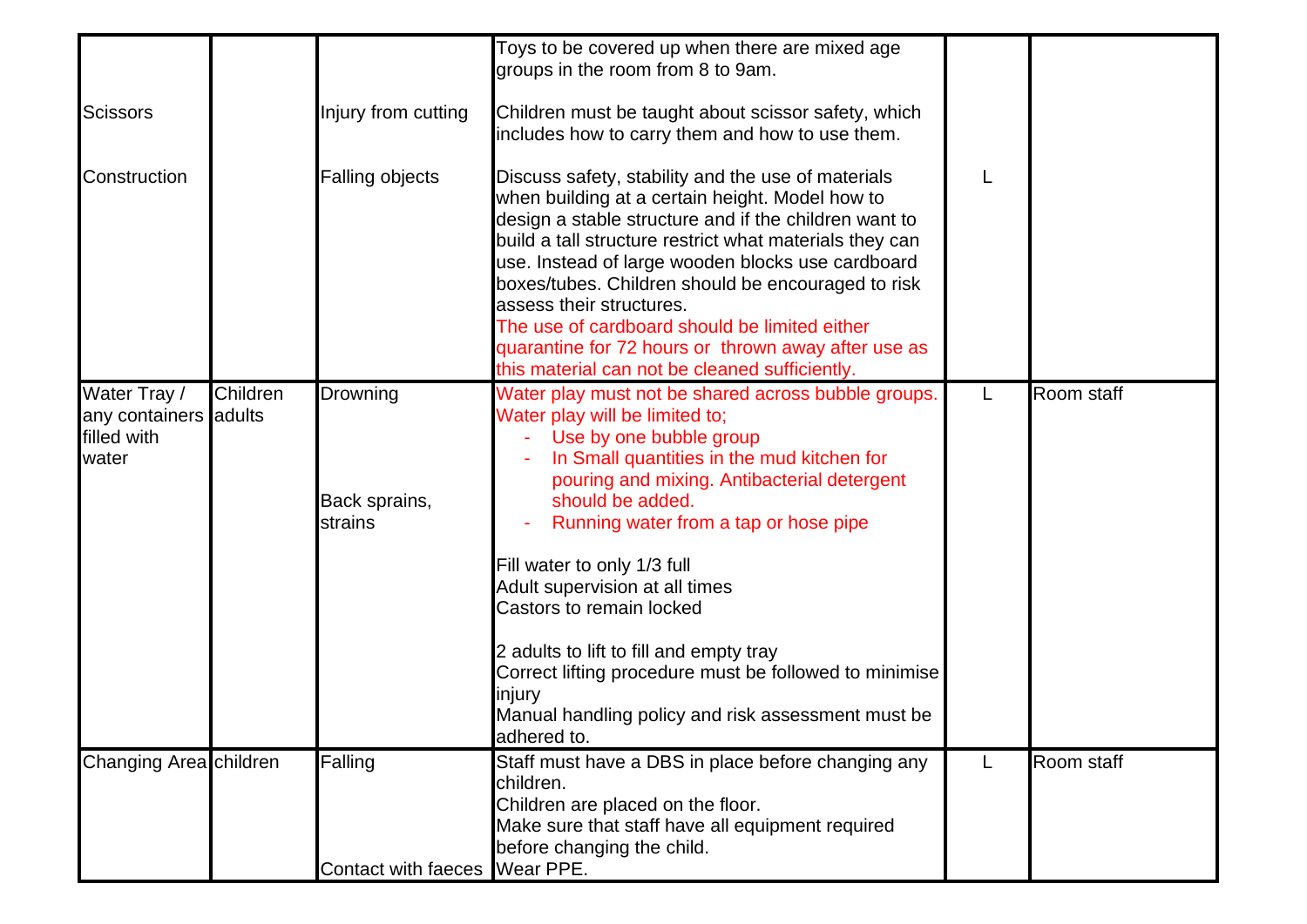|                            |                    | and bodily fluids                           | Wash hands before and after changing<br>Dispose of nappies, wet wipes and nappy sacks in<br>the yellow bin which must be fitted with a yellow bag<br>Yellow bin to be emptied daily.                                                                                                                                                    |   |                   |
|----------------------------|--------------------|---------------------------------------------|-----------------------------------------------------------------------------------------------------------------------------------------------------------------------------------------------------------------------------------------------------------------------------------------------------------------------------------------|---|-------------------|
| Lifting children Adults    |                    | Back sprains and<br>strains                 | Avoid lifting children where possible. If they need<br>comforting find a suitable place where you can both<br>sit down. Correct lifting procedure must be followed to<br>minimise injury.<br>Manual handling policy must be adhered to and the<br>Manual Handling RA read & signed. Training must be<br>kept up to date using Citation. | L | All staff         |
| <b>Spills</b>              | Children<br>adults | Slipping                                    | Wear the correct PPE<br>Make the area safe and prevent children from<br>entering the area                                                                                                                                                                                                                                               | L | Room staff        |
| <b>Bodily Fluids</b>       |                    |                                             | Immediately mop up spillages with disposable paper<br>Refer to procedure for cleaning, removal and disposal<br>of bodily fluids. Use the yellow signage.                                                                                                                                                                                |   |                   |
| Toilet doors               | children           | Trapping fingers<br>Infectious diseases     | Children line up outside the toilet area so the area<br>doesn't become congested.                                                                                                                                                                                                                                                       | L | Room staff        |
| Toilet                     |                    |                                             | Staff to be aware of who is using the toilet and what<br>assistance they require. Make sure that they are<br>supervised whilst in this area.<br>Staff to monitor only tissue is placed down the toilet.<br>Daily checking and cleaning throughout the day<br>Adequate toilet paper, paper towels and soap                               | L |                   |
| <b>Sinks</b>               |                    | Burning                                     | Water temperature is regulated in all children's sinks                                                                                                                                                                                                                                                                                  |   |                   |
| Fire doors to<br>the rooms | children           | <b>Trapping fingers</b>                     | ONLY ADULTS must open the doors.<br>This must be embedded in nursery routines and<br>practice with existing parents.<br>Finger-guards have been fitted.                                                                                                                                                                                 | L | Staff and parents |
| Door to garden Children    | adults             | Injury head bump<br><b>Trapping fingers</b> | Door must be secured with the hook when<br>$\bullet$<br>open.<br>When opened, furniture and resources must be<br>set up so there is a clear space to exit and<br>circulation space on the patio.                                                                                                                                        | L | <b>Room Staff</b> |